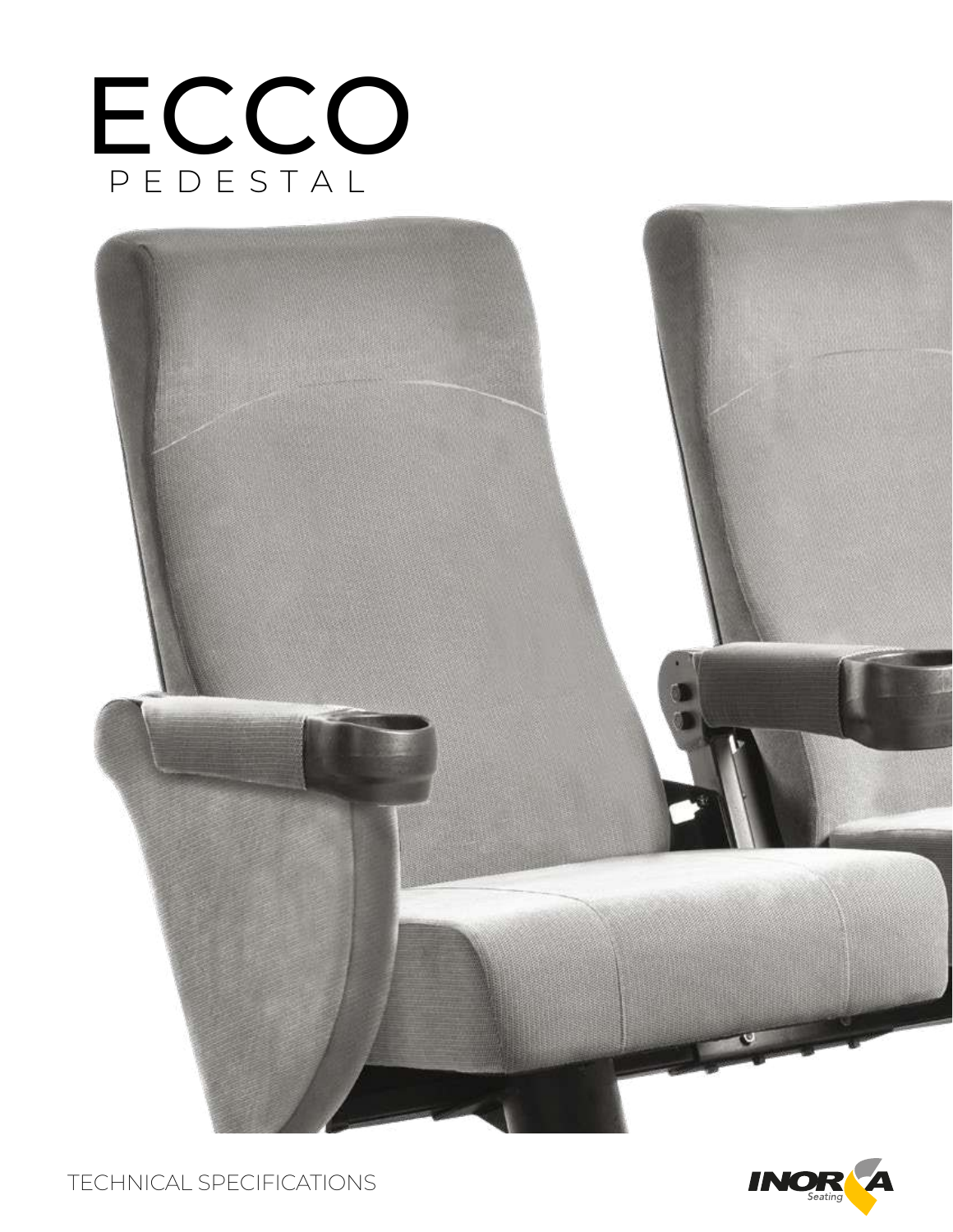# FEATURES AND BENEFITS

FIXED OR LOUNGER VERSION

For backrest recline

NO-SAG SPRINGS to reinforce lumbar support and bearing capacity of the cushion

**FI AMABILITY** Compliance with California Technical Bulletin 117 (TB 117) and Crib 5 on some upholstery references

### MANUFACTURER WARRANTY

5 years for frame, 2 years for lounger mechanism, and 1 year for accessories.



# **ACCESORIES**



LUXURY UPHOLSTERY Replaceable upholstery, no staples or glue needed

**ACCESIBILITY** 2% of seats that comply with the ADA standard

ATTIC STOCK 2% critical components for on-site inventory

ANCHORING To footprint and counter footprint, to facilitate cleaning

DIMENSIONAL FLEXIBILITY 23 "- 26" widths and 40" height

## ACCESORIES

NUMBERING AND SIGNALING On plastic seat cover and at the end of the row

INTEGRATED CUPHOLDER Sized to accept standard cups and cans

UPHOLSTERED AND FOLDING ARM

Upholstered insert for forearm comfort and ADA access

## 3D HEADREST EFFECT

A 3D headREST for added support and comfort, with an option of embroidered logos.

## PRIVACY PANELS

Customized for social distancing purposes

## DECORATIVE SEAMS

To give it a more luxurious appearance



| ECCO<br><b>PEDESTAL</b> | Position 22°      |        |
|-------------------------|-------------------|--------|
| <b>ITEM</b>             | <b>DIMENSIONS</b> |        |
|                         | mm                | Inches |
| А                       | 1079              | 42.5   |
| в                       | 730               | 28.7   |
| C                       | 810               | 31.9   |
| D                       | 475               | 18.7   |
| E                       | 605               | 23.8   |
| F                       | 947               | 37.3   |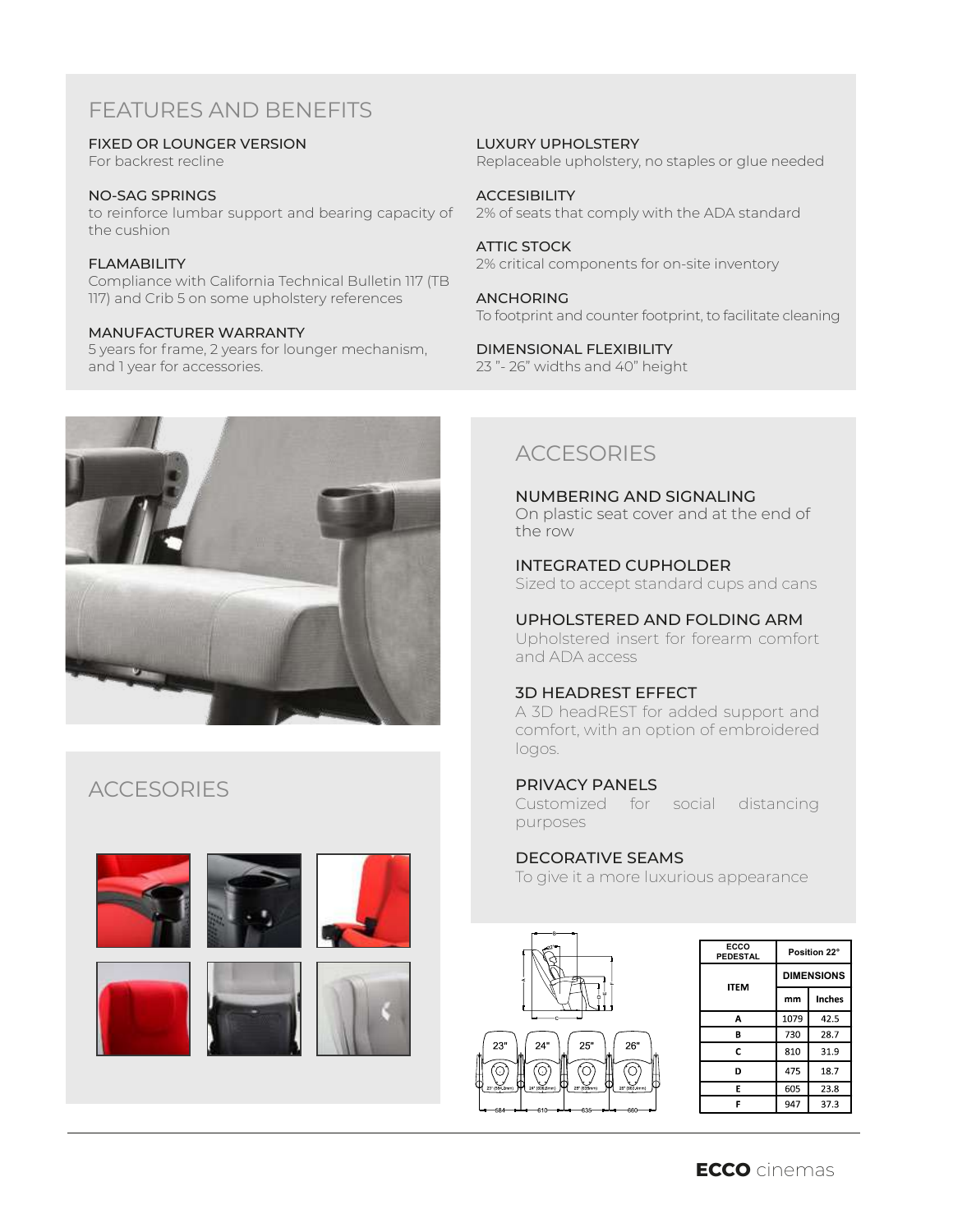# TECHNICAL SPECIFICATIONS

## **STRUCTURE**

- Fixed backrest and seat, molded with cold-injected polyurethane.
- Structural frame in cold-rolled steel pipe caliber 18, ¾" and 1" diameter.
- Plastic arms with a built-in cupholder.
- Main pedestal stand in 4" x 4" caliber 16 pipe, assembled with MIG robotic welding.

• Anchor plates to floor or riser, die-cut on cold-rolled steel sheets caliber 7 with 4 punched holes for concrete fixing.

- Last row mounted to treads.
- Available widths: 23 a 26"

### OPTIONAL EXTRAS

- Arm: Fixed / Upholstered
- 3d effect on backrest upholstery for some versions.
- Plastic or embroidered numbering on row or armchair.
- Embroidered logos
- Lighting at row ending for hall illumination
- Plastic-acoustic seat cover.
- Removable base for disabled people (Tread version)
- Linear installation on radius or inclinations
- Installation on rise

#### Warranty

• 5 years against manufacturing defects.

## MOLDED FOAM

STANDARD

Density *Back 40 - 45 Kg/m3 Cushion 45 - 50 Kg/m3*

Hardness *Back 3.4 - 4.4 Kg/f Cushion 3.9 - 4.3 Kg/f* LUXURY FIRM FOAM

Density *Back 40 - 45 Kg/m3 Cushion 45 - 50 Kg/m3*

Hardness *Back 3.6 - 4.6 Kg/f Cushion 3.9 - 4.9 Kg/f*